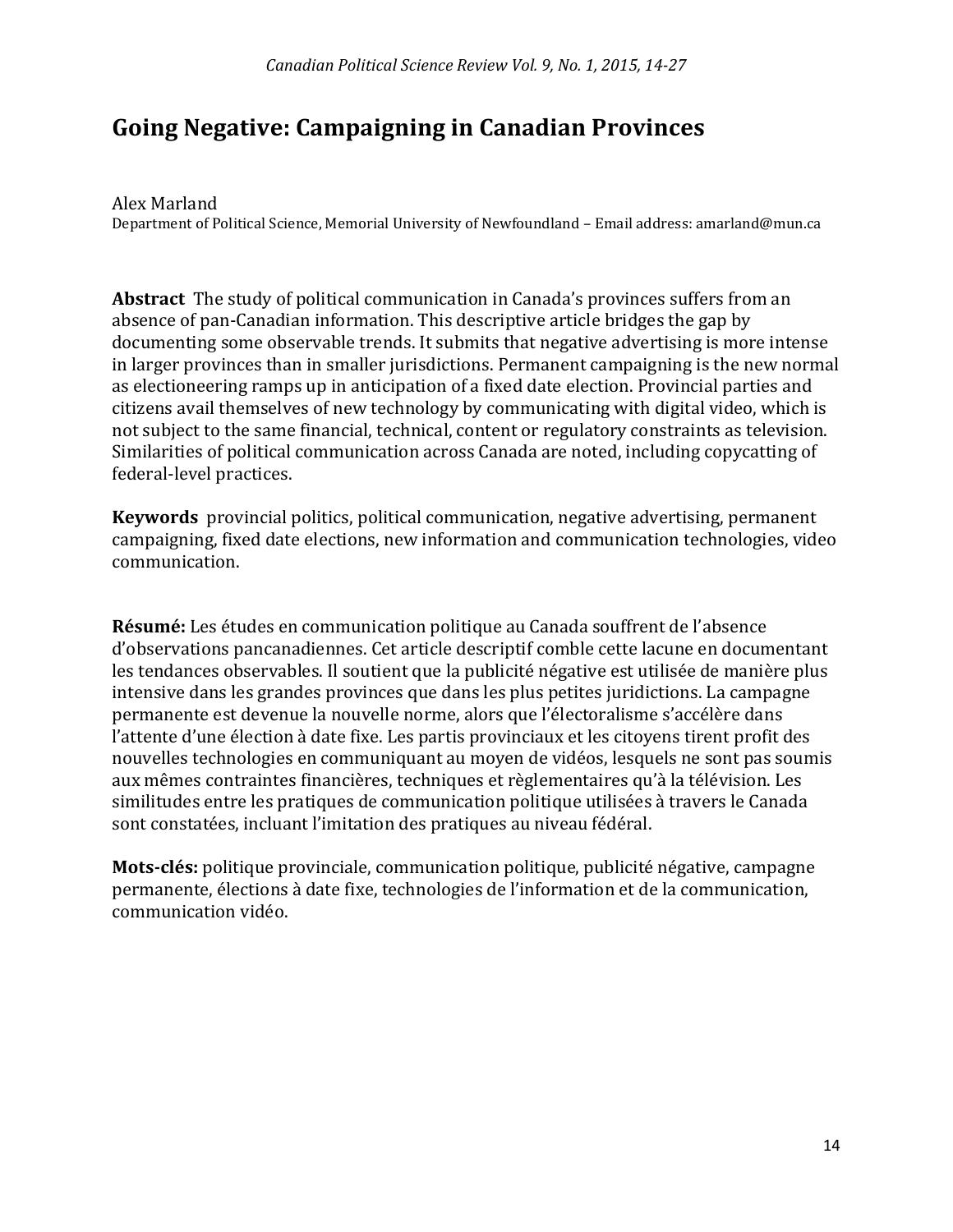### **Theoretical Framework**

Negative advertising is a scourge of American politics (e.g., Ansolabehere and Iyengar 1995), and an unwelcome phenomenon that has come to characterize Canadian politics. In recent years the Conservative Party of Canada has deployed negative advertising through multiple media platforms. This was designed to damage the public image of Stéphane Dion, Michael Ignatieff, Bob Rae and Justin Trudeau as soon as each man became leader of the Liberal Party of Canada. According to Ira Basren of the CBC, it is a practice that was inspired by the U.S. Republican Party philosophy that, "You do not sidestep around your candidates' vulnerabilities; you confront them head-on. You do not attack your opponent's weak points; you attack his strengths" (Basren 2009).

Conservative strategists recognize that negative advertising provokes fear. It highlights or distorts select policy positions of an opponent in a distasteful manner. The objective of "fear ads" is to stimulate voter anxiety and prompt electors to reconsider who they should support (Brader 2006: 6). Such ads can also extend the reach of the party's media buy if they generate earned media with news organizations replaying or linking to party ads. The Conservative Party's negative advertising was distasteful, but it introduced a critical lens through which Liberal leaders were judged, and contributed to the Liberal Party's poor performance in the 2008 and 2011 federal elections.

Whether or not negative advertising is playing by the rules is a matter of debate. Assessing the ethical merits of negative communication is a subjective exercise because what one elector may deem immoral another may

deem to be important information (Mark 2006: 2). The rule of thumb is that going negative is risky if the message sponsor is ignorant of the believability of claims, overlooks that voters scrutinize political motivations and if there is a disregard for a "sense of fair play" (Pinkleton 1997: 21). It is interesting that negative campaigning is thought to be least effective in jurisdictions with small populations, because voters may personally know party leaders, or feel that they do, and opposing politicians may be friends (Mark 2006: 177). This suggests that what happens in Canadian federal politics is not necessarily the norm in the diverse laboratories of provincial level campaigns.

Controversy about negative advertising is growing with the prevalence of the permanent campaign. The concept is rooted in the party controlling the government leveraging the perks of office including availing of government communications staff, making spending decisions, coordinating pseudo-events and commissioning publicly-funded advertising and market research (Blumenthal 1980). But precampaigning has evolved to engage all major political parties' personnel in a "media-intensive, leader-focused, and round-the-clock style of campaigning" as though the next election is already underway (Gibson and Römmele 2001: 34). The advantages of relentless campaigning include shaping the personal brand of a new leader, avoiding the clutter of competing messages, capitalizing on public attention to a controversy and, in Canada, escaping the constraints of pre-campaign and campaign spending limits (Table 1).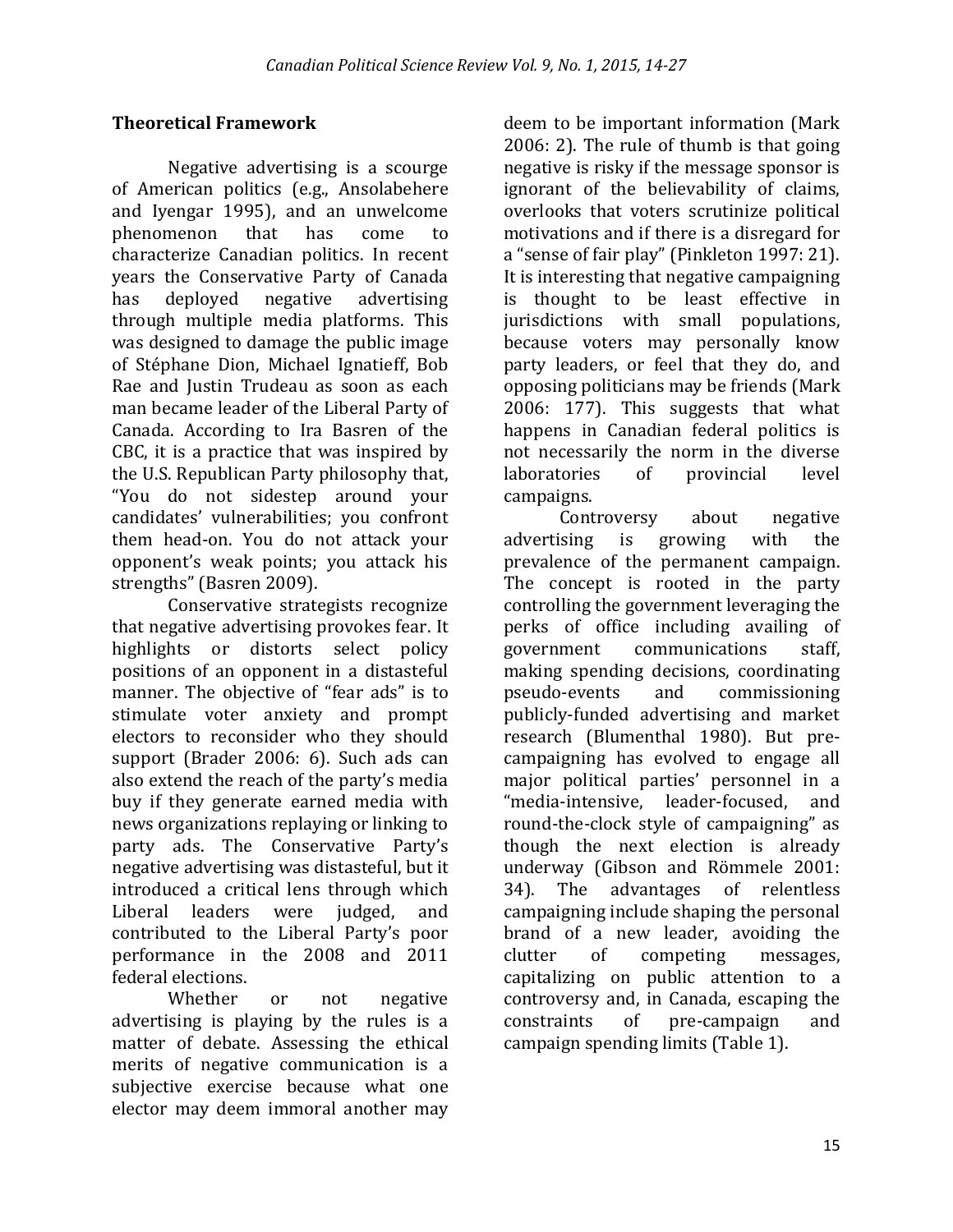| <b>Jurisdiction</b> | Pre-campaign advertising restrictions        | Campaign         | <b>Fixed date election</b> |
|---------------------|----------------------------------------------|------------------|----------------------------|
|                     |                                              | spending limit*  | legislation                |
| Canada              | None. Political and election advertising     | \$21 million     | Passed 2006                |
|                     | are exempted from The Canadian Code of       |                  |                            |
|                     | Advertising Standards, which does not        |                  |                            |
|                     | hold the force of law.                       |                  |                            |
| <b>NL</b>           | None.                                        | \$1.6 million    | Passed 2004                |
| <b>NS</b>           | None.                                        | \$1.7 million    | <b>No</b>                  |
| PEI                 | None.                                        | \$0.8 million    | Passed 2007                |
| NB                  | Parties may spend no more than \$35,000      | \$1.1 million    | Passed 2007                |
|                     | annually on non-election advertising         |                  |                            |
|                     | (Political Process Financing Act, sec. 50).  |                  |                            |
| QC                  | None.                                        | \$4.8 million    | Passed 2013                |
| ON                  | Government advertising must be vetted        | \$7.4 million    | Passed 2005                |
|                     | by the Office of the Auditor General to      |                  |                            |
|                     | verify that the ads are non-partisan         |                  |                            |
|                     | (Government Advertising Act).                |                  |                            |
| <b>MB</b>           | In a fixed-date election year there is a     | \$1.4 million    | Passed 2008                |
|                     | limit of \$268,000 for pre-campaign party    |                  |                            |
|                     | advertising (Election Financing Act, sec.    |                  |                            |
|                     | 58). Government advertising is prohibited    |                  |                            |
|                     | 90 days before Election Day (sec. 92).       |                  |                            |
| <b>SK</b>           | In a non-election year, party advertising is | \$0.9 million    | Passed 2007                |
|                     | capped at \$274,898 (Election Act, sec.      |                  |                            |
|                     | 243). Government advertising is subject to   |                  |                            |
|                     | limits in the four months prior to an        |                  |                            |
|                     | election and is restricted 30 days           |                  |                            |
|                     | beforehand, with some exceptions (sec.       |                  |                            |
|                     | $277$ ).                                     |                  |                            |
| AB                  | None.                                        | No limit imposed | Passed 2011                |
| BC                  | In the 60 days prior to a fixed-date         | \$4.6 million    | Passed 2001                |
|                     | election, political parties may not incur    |                  |                            |
|                     | more than \$1.1 million in expenses          |                  |                            |
|                     | (Election Act, sec. 198).                    |                  |                            |

**Table 1: Advertising Spending Restrictions and Fixed Date Elections in Canada**

\*Official campaign spending limit normally pertains to parties fielding candidates in all electoral districts. Dollar amounts are subject to inflation adjustments. Information is for most the most recent completed campaign as of 2014. Intended for illustrative purposes only. Sources: Election agencies and election legislation.

However, permanent campaigning is a suspect use of public resources and its criticism contributes to negative democratic discourse. In some provinces there is legislation restricting such behaviour immediately prior to the writ

of election being signed (again, Table 1) and all jurisdictions have campaign spending limits. Concerns about political communication are not magically solved through regulation, given that section 2(b) of the *Charter of Rights and Freedoms*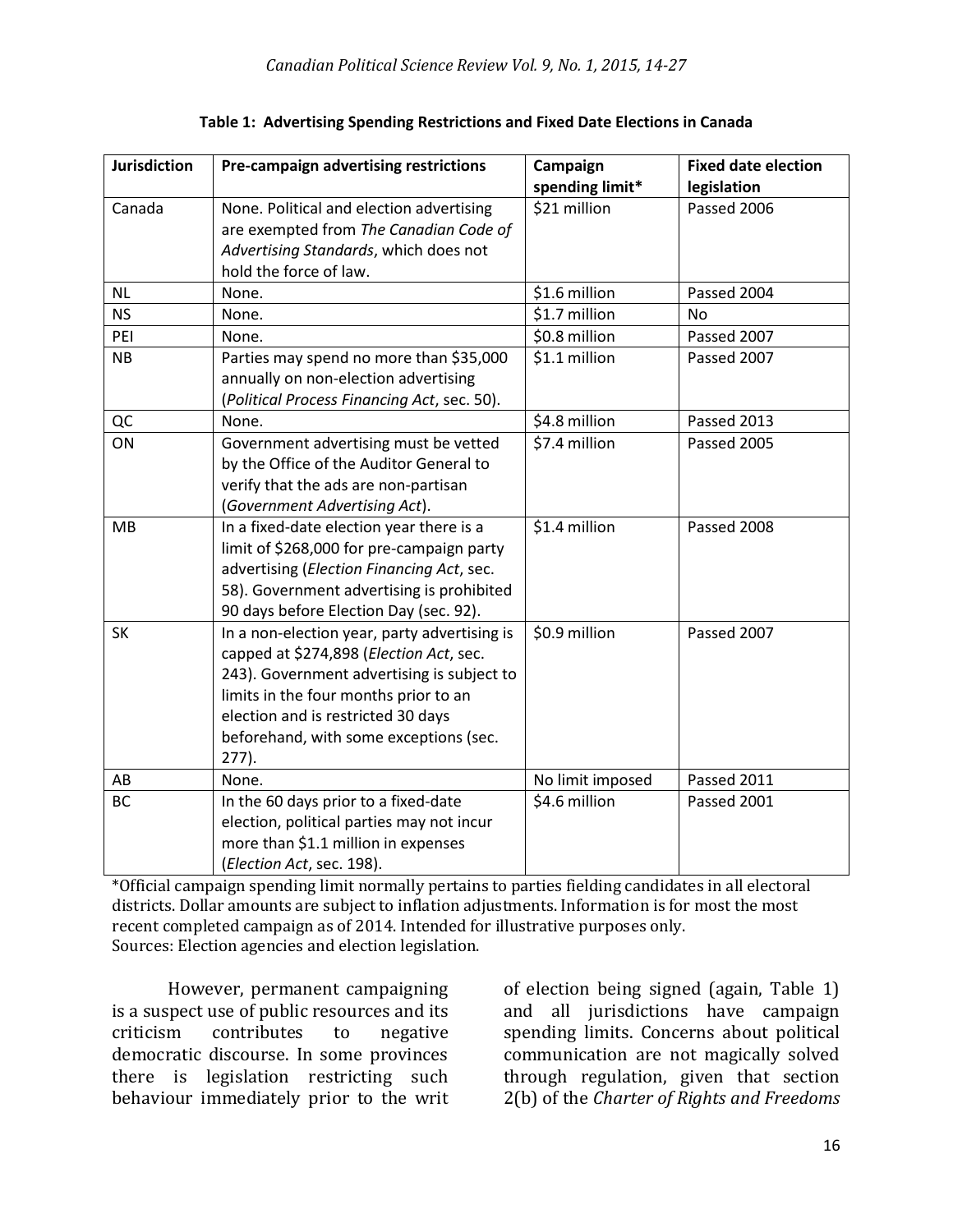guarantees the "freedom of thought, belief, opinion and expression, including freedom of the press and other media of communication" (Canada 1982).

Another reason for the prevalence of permanent campaigning is that the speed of communication has intensified. The 24/7 nature of political news, the expanding online sphere, and the mobility of smartphones enable political actors to engage in rapid exchanges of text, photos and video. The considerable developments associated with new communication technology are too extensive to list here. Suffice it to say that an emerging phenomenon is the growth of digital video, which has become inexpensive to create, edit, and disseminate. Social media sites like Facebook, Twitter and YouTube lack the gatekeeping that pervades traditional media, which levels the playing field for small political parties, local candidates, and interest groups (e.g., Dylko et al. 2012). It also opens up opportunities for citizens to participate and potentially attract mainstream news coverage, except they often lack the skills and resources to produce high-quality content.

One outcome is that e-campaigning features material that is not suitable for mainstream media. Digital video can be longer than 30 seconds, can speak to a narrow segment of the electorate, and push the creative envelope. This includes the creation of political parody videos, some of which can be well-received and go viral, even if the intent was to inflict damage on an opponent without revealing the true identity of the video's sponsor (Lim and Golan 2011).

All of these interconnected topics – negative advertising, permanent campaigning, and digital video communication – warrant study at the federal level of Canadian politics, but

there is a particular dearth of provincial level research. The following case study in the period surrounding the 2011 crop of provincial campaigns also considers politicking in a new era of fixed date election legislation. Knowing the anticipated date of the next election puts the parliamentary and extraparliamentary wings of all political parties on a stronger organizational footing and encourages them to actively mobilize rather than develop policy ideas (Perrella et al. 2008: 78-79). <sup>1</sup> The election readiness of opposition parties pressures the governing party to engage in constant communication, which intensifies as the legislated election date approaches.

## **Methodology**

This invites a number of questions about political communication in Canadian provinces that are discussed in the following descriptive study. What evidence is there of permanent campaigning at the provincial level? To what extent is negativity a feature of provincial politics? In what ways are provincial actors employing ecommunication as part of permanent campaigning and negative messaging? Indicators of these connected trends can be demonstrated by documenting campaign activity before the writ drop, by documenting examples of message tone, and by remarking on cases of ecampaigning. Provincial campaigns are not insulated from global trends and we should anticipate finding evidence of each of these phenomena. Changes in communications technology mean that each activity is increasingly interconnected, and strategies and tactics are transcending jurisdictions and political parties. However, we lack a pan-Canadian comparative account of their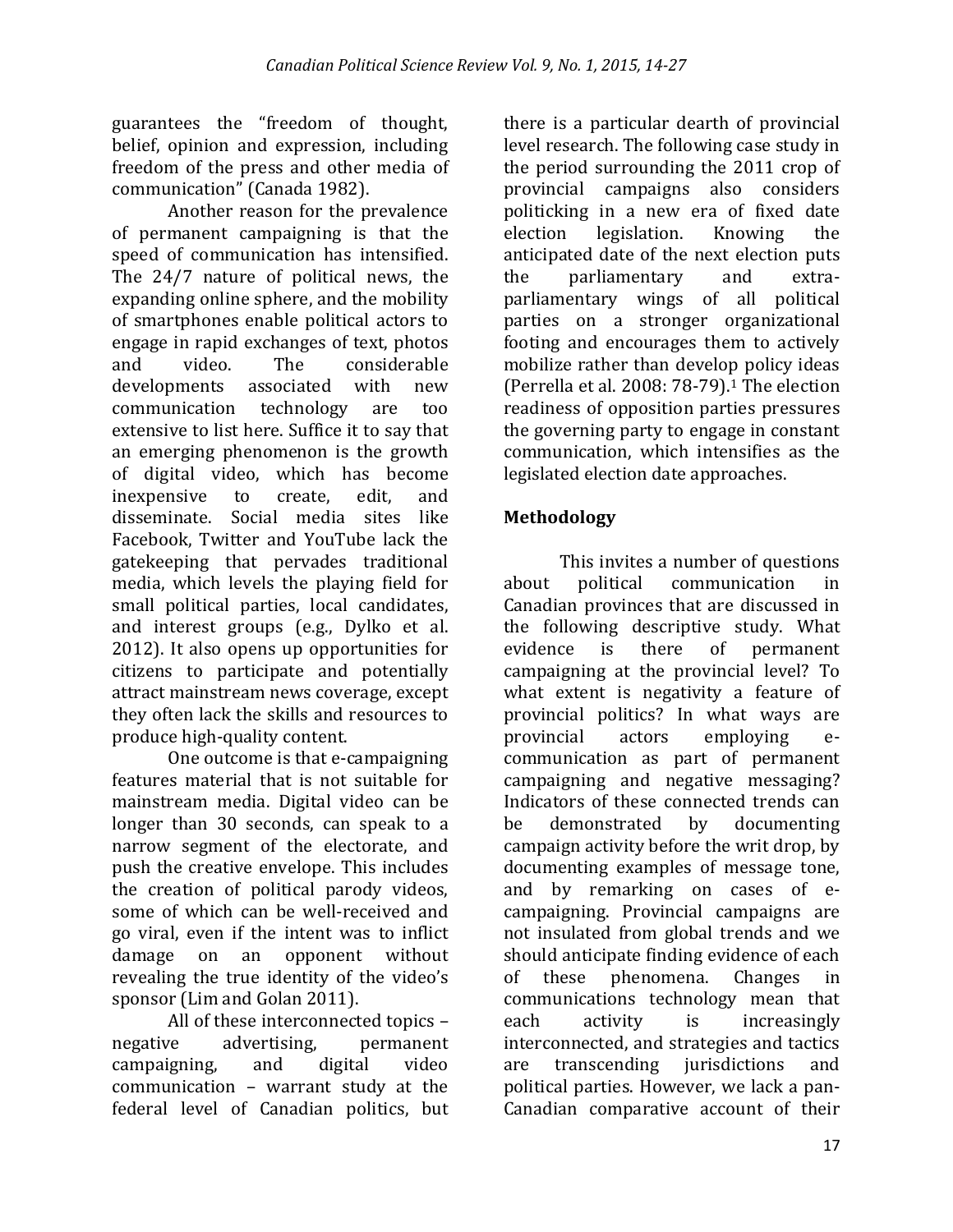existence, and should anticipate variations that reflect local political dynamics. The trend towards interprovincial and intra-party convergence is beginning to be understood through the lens of political branding (e.g., Wesley and Moyes 2014), which warrants separate study.

A descriptive approach is employed to gather baseline indications of these phenomena at the provincial level. What follows is a qualitative account of a series of election case studies. It offers colour about campaigning dynamics and sets up empirical analysis for other studies. The method categorizes observations for the development of theory and testable generalizations in future undertakings.

The gathering of qualitative data began with a review of provincial political studies. New evidence was collected from media reports in recent provincial campaigns. English-language news stories were identified by CPEP research  $assistants<sup>2</sup>$  who performed daily monitoring of the websites of major provincial media outlets in autumn 2011 for Newfoundland and Labrador, Prince Edward Island, Ontario, Manitoba, and Saskatchewan. Information for the most recent campaign in other provinces was obtained through a search of the media archive database Eureka.cc and casespecific Google searches. $3$  As well, videos that were housed on political party websites in autumn 2011 were downloaded and reviewed in a nonsystematic manner; for the other provinces, select videos were identified through news coverage and were located online. Readers should bear in mind the limitations of this convenience sampling and descriptive analysis. 4 Finally, in late 2013, provincial election agencies were

contacted to verify rules for pre-campaign political advertising.

## **Findings**

### *1) Permanent Campaigning in the Provinces*

Provincial parties have a history of leveraging public resources for electioneering purposes. The British Columbia NDP used polling and advertising to persuade citizens to support the Nisga'a Treaty which became a key policy plank in its 1996 election platform (Ponting 2006), and the Alberta PCs availed of the government's Public Affairs Bureau for political marketing purposes (Taft 1997). Conversely, Perrella et al. (2008) observed that in Ontario's first fixed-date election in 2007 there was little evidence of permanent campaigning, which the authors speculate was due to Ontarians' inattentiveness to politics during the summer months prior to the writ drop in September. As we shall see, parties in Ontario and elsewhere needed an electoral cycle to get into an organizational rhythm.

Across Canada there is plenty of evidence of political parties campaigning before the official writ of election. A year prior to the 2011 Saskatchewan election, the governing Saskatchewan Party launched TV spots to raise concerns that the NDP leader once lived in Alberta. In the lead up to the 2011 Ontario election, the Liberals ran party-financed videos praising their government's policy accomplishments, and issued negative spots to slag the PC Party leader. As the official campaign approached, the Liberals continued to lavish self-praise, while the PCs framed Premier Dalton McGuinty as "the taxman," and the NDP presented itself as a positive alternative. In British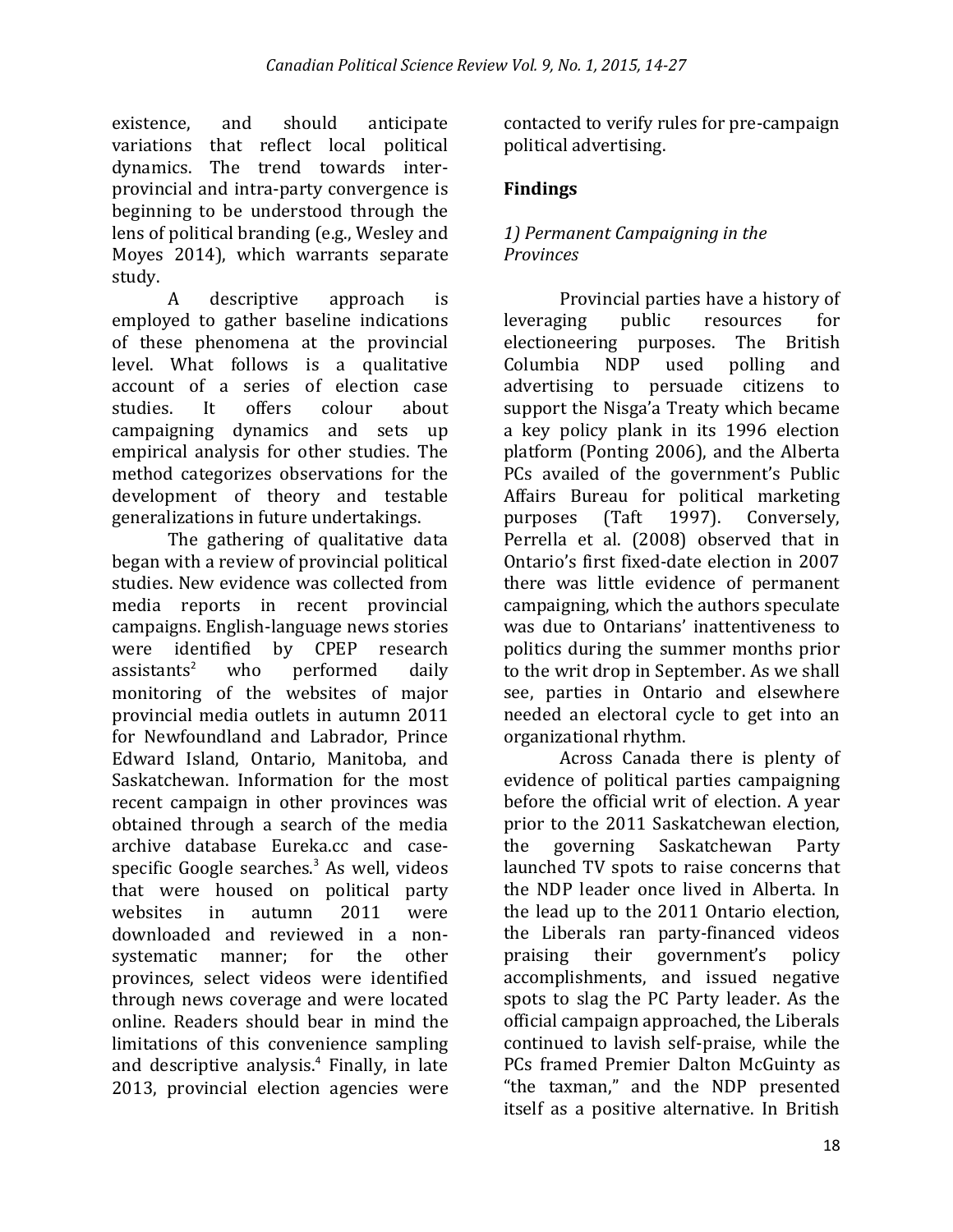Columbia, two years before that province's 2013 election, the governing Liberal Party unveiled a so-called "attack website" that critiqued the NDP's leader (CBC News 2011). On the eve of the campaign, the government spent millions to promote its provincial Jobs Plan, and the BC Liberals reinforced this with partyfunded pre-campaign and campaign ads that emphasized job creation policies. Two days before the election call, the Liberals purchased an infomercial wherein Premier Christy Clark chatted at a kitchen table with electors about her background and her government's policies. The BC NDP countered with a TV spot that flashed the words "The BC Liberal campaign is based on personal attacks and negative ads. But we're NOT going negative". Proof positive: on April Fool's Day, the NDP used social media to circulate a spoof negative video that humorously blamed their own leader for everything bad about the 1990s, from the Spice Girls to Marilyn Manson, and its cheekiness succeeded in attracting mainstream media coverage. Yet another example of pre-campaigning occurred in Alberta, where in 2011 the PC Party ran its "first ever" negative ad against an opposition party (Braid 2012). The radio ad contrasted the PC government's position on an impaired driving law against that of the Wildrose Party and used the tagline "Danielle Smith: Not worth the risk." This was identical to the federal Conservatives' line against Stéphane Dion.

Sometimes the alleged victims of pre-campaigning seek public sympathy. A mild case occurred in PEI a month before the 2011 election, when the opposition PC Party complained about the governing Liberals publishing pre-campaign newspaper ads. This pales against the outcry against the Saskatchewan New

Democrats who prepared a radio ad in July 2011 which included two separate remarks by the Premier Brad Wall that were spliced together to appear as a single comment. In New Brunswick there was a tit-for-tat exchange. First, the PCs complained about a Liberal radio spot in 2010 that used a Tory MLA's quote out of context. Then, they were upset about the NDP spoofing the *Supersize Me* movie poster to depict PC leader David Alward with a mouthful of French fries. Finally, the PC website depicted Liberal Premier Shawn Graham as Pollyanna, an image that was later removed. For good measure, a Liberal cabinet minister urged the media to scrutinize how much the PC Party spent during the pre-campaign period.

A more significant trend is that provincial parties are following the federal Conservative Party's lead of damaging the image of a new opponent as soon as that person is selected party leader. In October 2011, the Wildrose Party planned to go negative against the winner of the PC Party's leadership race. Wildrose prepared a video critiquing the leadership frontrunner, Gary Mar, and intended to run the spot on the TV news broadcasts that it believed were monitored by journalists. The advertisement was quickly updated to replace Mar with surprise winner Alison Redford but, as hoped, major newspapers did reproduce screen shots of the ad to accompany their news stories. Interestingly, the objective of the negative spot was not just to frame the new premier. Wildrose found that whenever it informed supporters through ecommunication about new ads this generated donations. Negative advertising, when combined with publicity and email appeals, is thus a fundraising mechanism to finance further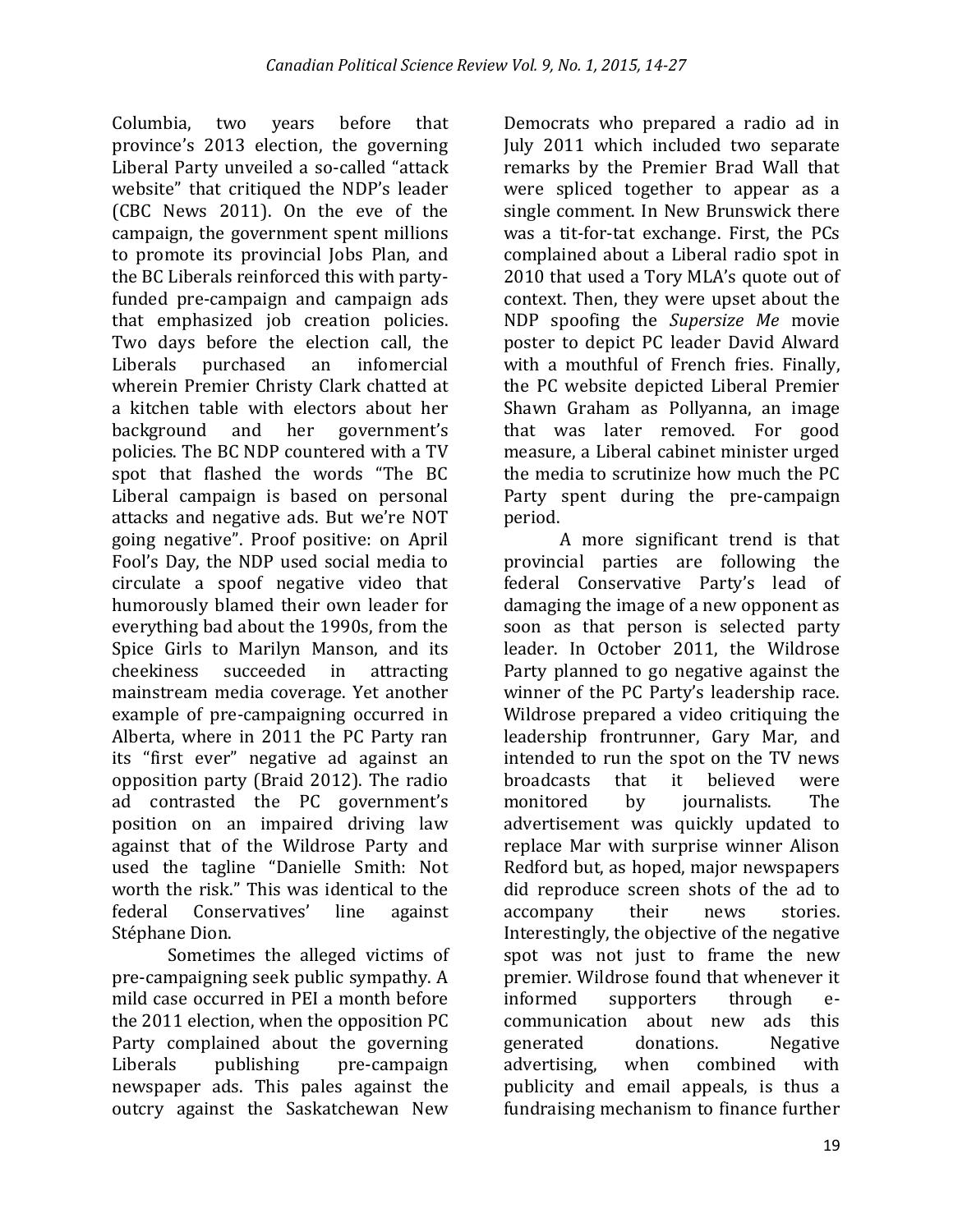advertising (Flanagan, 2014) and is no longer confined to the official election period.

Similarly, in January 2013 the Ontario PC Party ran negative spots mere hours after Kathleen Wynne won the Liberal leadership contest to succeed Premier McGuinty. Within a month the PCs posted an online ad critiquing the new premier's cabinet, using photos of select ministers, gloomy piano music, and a narrator critiquing each one's past spending decisions (Box 1).

#### **Box 1: "How new?" (PC Party of Ontario video, 2013)**

Narrator: "Meet Kathleen Wynne, Ontario's new premier, and her cabinet of big Liberal spenders. This is [Minister of Finance] Charles Sousa. Taxpayers are on the hook for \$190 million dollars, wasted, moving a power plant to save his own seat. And then there's [Minister of Health] Deb Matthews. She allowed Ornge CEO Chris Mazza to spend millions on helicopters that were too small to perform CPR. And who could forget [Minister of Infrastructure and of Transportation] Glen Murray? He spent a million taxpayer dollars – on a toilet. What do they all have in common? They're all part of Kathleen Wynne's revitalized Liberal team. Turns out our new premier is a whole lot like the old one."

Wynne (heard in background): "Dalton! Dalton! Dalton…"

This personal-level affront was followed in June with negative spots claiming that nothing changed with a new Liberal leader. All of the PC videos featured visuals of Wynne and McGuinty raising their arms together at the Liberal leadership convention, a colour scheme of bright reds and dark greys, and concluded with Wynne chanting the name of the outgoing premier. Although we cannot be sure, it seems that the intensity of

permanent campaigning in Ontario was stimulated by the existence of a minority government, as occurred at the federal level from 2006 to 2011.

Knowing the date of a pending election may assist in the planning of political communication. However, as discussed earlier, pre-writ advertising in the Canadian provinces predates the advent of fixed-date legislation. Moreover, at the time of study such rules did not exist in Quebec or Nova Scotia, and yet ongoing campaigning was in play there. In 2012, the Quebec Liberal Party issued a pre-writ negative video that reproduced amateur footage of Parti Québécois leader Pauline Marois banging pots and pans in a student protest. The grainy images were obtained without the videographer's permission from social media, converted into black and white, and slowed down in the style of a silent horror film. In Nova Scotia there was considerable pre-writ communication leading up to an anticipated 2013 election, despite the absence of fixed date election legislation. In December 2012 NDP Premier Darrell Dexter delivered uplifting messages about his government's policies in a televised address. The Liberals released a TV spot deriding him for millions of dollars in corporate giveaways; the NDP responded by circulating brochures and creating a website that critiqued Liberal plans to reduce Nova Scotia Power's monopoly over energy services. The NDP persisted by uploading a negative video to YouTube in February 2013 and airing it the next day on television; the advertisement used a blue colour scheme interspersed with an announcer mentioning Quebec, photos of the Liberal leader and news quotes that collectively inferred that he was a Conservative and/or a Quebecker (Box 2). The Nova Scotia case suggests that negative communication and trends in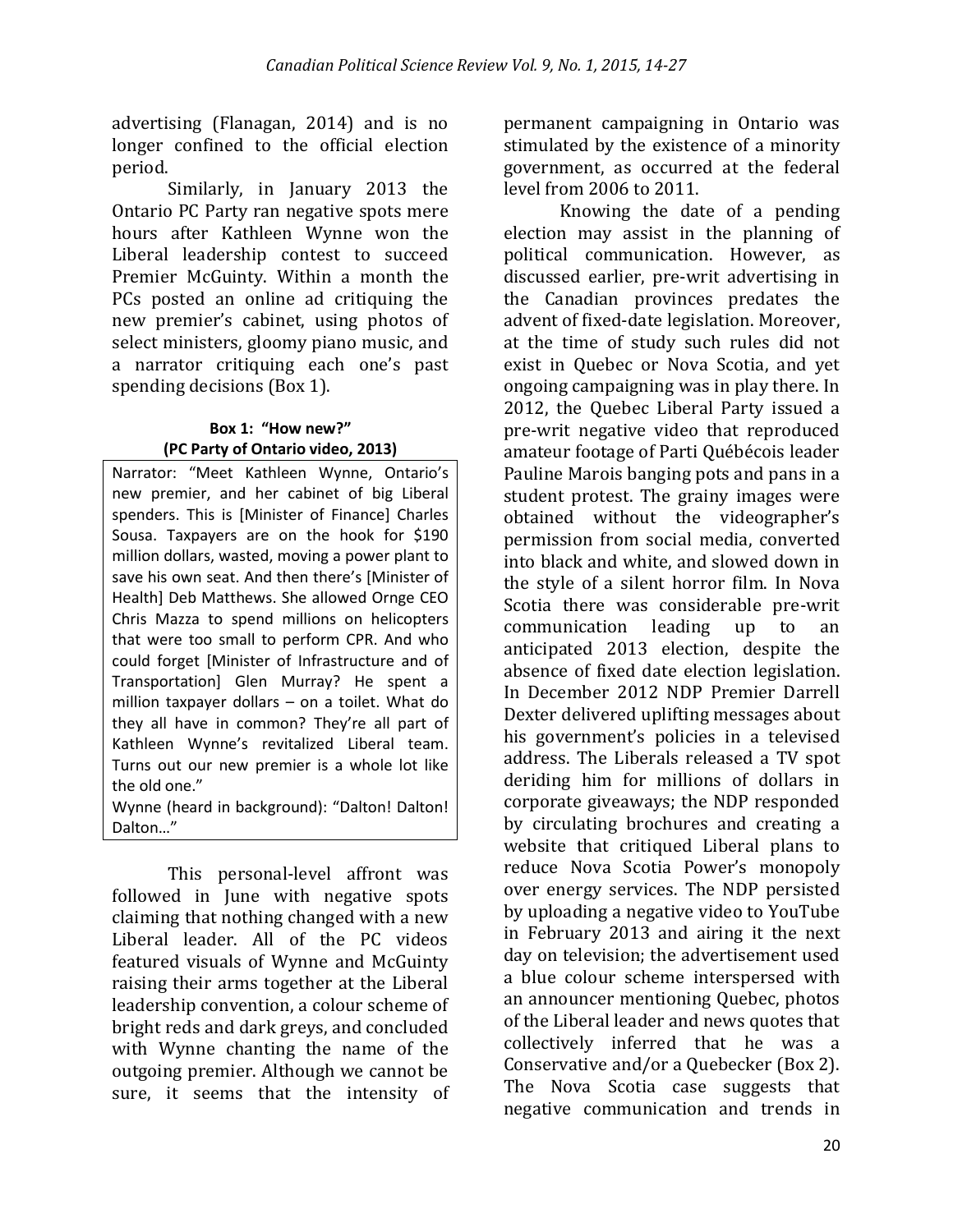permanent campaigning are not necessarily dependent on a legislated election date, nor on the perilous nature of a minority government. It also raises the spectre of negativity being directed at other provinces.

#### **Box 2: "Ask Newfoundlanders" (NDP of Nova Scotia video, 2013)**

Narrator: "We don't know much about [Liberal leader] Stephen McNeil, but we do know he's opposed to clean Atlantic Canadian power from Muskrat Falls. Instead, he says Nova Scotia should depend on Quebec for power. His people are already talking to Hydro Quebec. And it's written right into his party's energy plan. Maybe Mr. McNeil should have asked the people of Newfoundland and Labrador how well Hydro Quebec's treated them. So if you want Quebec Hydro controlling our power, Stephen McNeil's your guy. If you want an affordable made in Atlantic Canada energy future, he isn't."

### *2) Negative Campaigning in the Provinces*

As we can see, perpetual campaigning features positive and negative communication. During the official campaign period the one guarantee is that an incumbent party will coo about how wonderful life has been under their stewardship. In the Fall of 2011 Premier Dunderdale gushed in PC Party videos about what an exciting time it was to live in Newfoundland, as images flashed of her mingling with smiling electors. In PEI Liberal video ads, the voice of Premier Robert Ghiz championed his government's achievements overtop tourism-like images of the beauty of the province's geography. In Ontario and Manitoba the incumbent Liberals and NDP, respectively, likewise featured the premier marvelling about government accomplishments and explaining to

electors that there was still more work to be done. Saskatchewan Party videos depicted Premier Wall as a noble leader who deserved re-election because he turned the province's economy around.<sup>5</sup>

If positive video is more common among provincial governing parties, then comparative video is more prevalent among opposition parties, though a more comprehensive empirical analysis is needed to confirm this observation. Comparative ads that contrasted choices were regularly used by PC parties in PEI, New Brunswick and Manitoba: the first half of each spot consisted of antigovernment messaging before presenting the opposition as an uplifting alternative. During the 2010 New Brunswick campaign, a PC video depicted Liberal Premier Graham in slow motion set against a black background accompanied by the text "This is a sign of desperation" before transitioning to the PC Party logo. The narrator claimed that Graham was using "US-style ads" to disparage PC leader David Alward and that this was a crafty attempt to divert attention away from the Liberal government's broken promises. A slight twist occurred in Quebec. During the 2012 election, a Liberal video began with an English narrator and text communicating that the party would create jobs. It transitioned into a warning that Pauline Marois wanted a referendum. Footage of Marois addressing an audience in French from a balcony while waving a Quebec flag was accompanied by English subtitles. "And our dream is to create a free and independent Québec" she says, after which the narrator reminded viewers that the advertisement was sponsored by the Quebec Liberal Party. This style of advertising seeks to persuade viewers that the message sponsor offers a friendly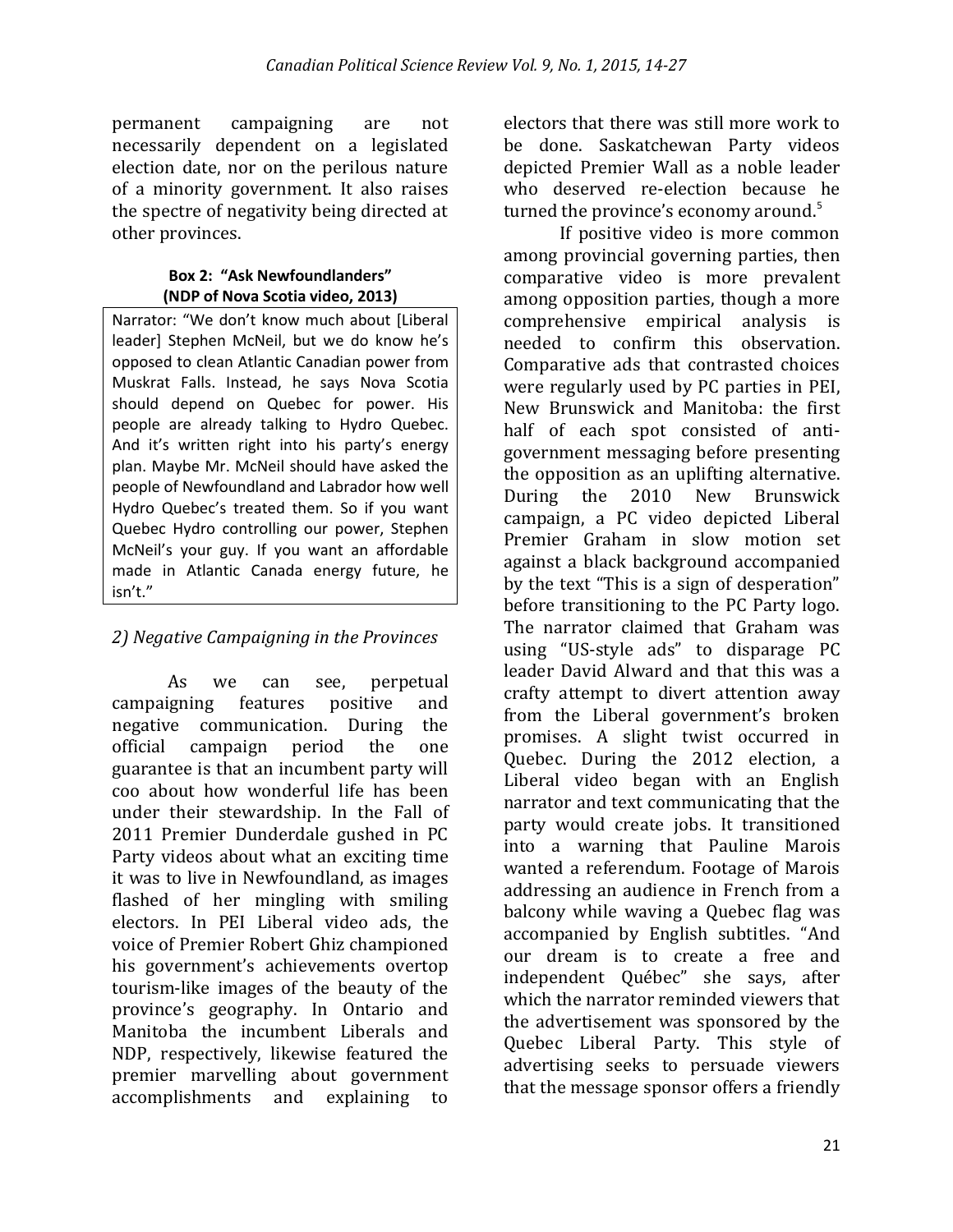solution to the problems created by its opponent.

Negative advertising is much more sinister. The tone of negativity is worrisome in many provinces, and yet it was not present in all of the election campaigns under study. When governing parties used positive advertising they projected a regional political identity and positioned themselves as a magnanimous guardian of citizens' interests. When they used negative advertising they attempted to reinforce their protector status by raising fears about the danger of change. In pulling the emotional lever of anxiety they tapped into ideological values about the nature of public and private sector involvement in the economy and/or juxtaposed leadership aptitudes. The Manitoba NDP's negative spots in Fall 2011 warned that the PC Party had a hidden agenda to sell off Crown assets. One NDP ad showed visuals of flowing water and hydroelectricity as a narrator cautioned that the PC leader, Hugh McFadyen, would privatize Manitoba Hydro (Box 3).

#### **Box 3: "Keep Hydro Public" (NDP of Manitoba video, 2011)**

Narrator: "Manitoba Hydro: it's our oil, it's our future. And, it's at risk. Why? Because [PC leader] Hugh McFadyen is a privatizer. He admits he played a central role when the PCs broke their promise and privatized MTS [Manitoba Telecom Services]. He worked to privatize Ontario Hydro. Now, Hugh McFadyen says he'll open Manitoba Hydro to private investors. If Hugh McFadyen gets the chance, he'll privatize Manitoba Hydro. Our rates will go up, and we'll never get it back. Hugh McFadyen and Manitoba Hydro? Too big a risk."

This fear-mongering of privatization by the Manitoba PC party was a staple of NDP campaigns in the

2003 and 2007 elections. In 2011, it was reinforced in other ads that raised concerns that McFadyen was too big a risk because little was known about him, because of the callous decisions of past PC administrations, and by drawing attention to his crisp business suits which were used as a totem for uncaring spending cuts. Somewhat similar to this messaging was the PC Party of Nova Scotia's tagline of "risky NDP" in radio ads during the 2009 Nova Scotia campaign. In that case, the government party warned voters of the *Ontario* New Democrats' deficit financing in the 1990s, and also alleged that the Nova Scotia NDP accepted illegal donations from unions. Such warnings about the Ontario NDP's failings have been a common refrain in anti-NDP communication across Canada for years.

Fear-mongering was a staple in Saskatchewan, too. In Fall 2011 the SaskParty ran negative spots reminding electors of the failings of past NDP governments in the province. They labelled NDP leader Dwain Lingenfelter as a hypocrite who could not be trusted and portrayed him as an Albertan with the implication that he did not understand Saskatchewanians' concerns. The design of these ads was nearly identical to the federal Conservatives' portrayal of Michael Ignatieff as an American outsider. This federal mimicking previously occurred in the 2007 Saskatchewan election when the NDP used negative ads to warn citizens of the SaskParty's alleged hidden agenda. That was the same narrative of fear that the Paul Martin Liberals used against Harper and, as we have just seen, which was also employed by the Manitoba NDP in 2011.

The smallest provinces of Newfoundland and Prince Edward Island appear to be outliers with respect to their aversion to negative advertising and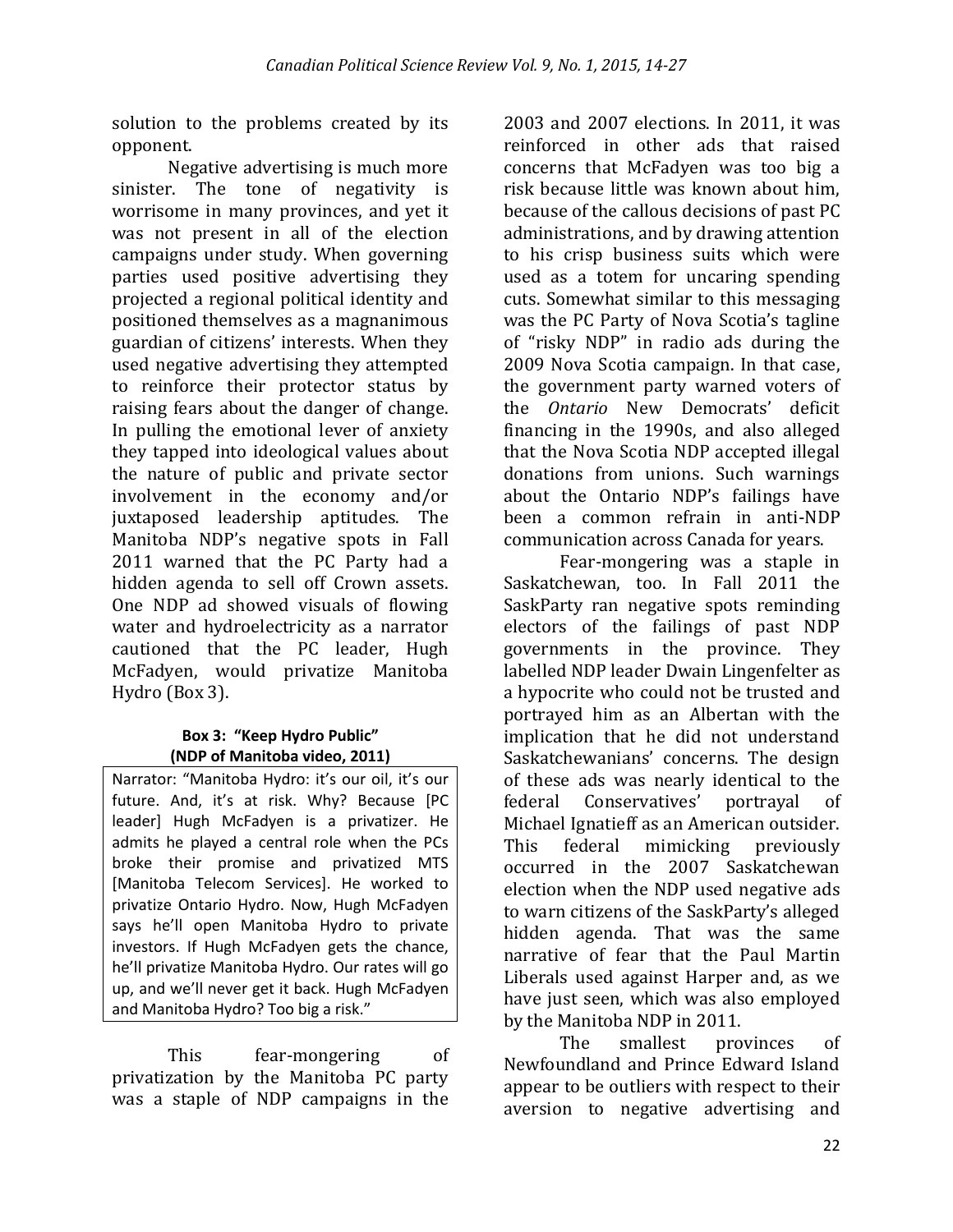inoculation from federal trends. The tone of the PEI campaign was considered to be more negative than in the past yet the most adversarial tactic was a comparatively minor flap over the PC Party's newspaper ads concerning alleged government misspending on an immigrant investment program (McKenna and Desserud 2013). Ross Reid, the campaign manager for the incumbent PC Party of Newfoundland, advises that going negative in 2011 was never a serious consideration for his party for two reasons: "One, because, we're not convinced it works. Secondly, it would have been completely counter to the image of Kathy Dunderdale. It would have been sending a mixed message. It was never considered…I don't remember a conversation, ever, where we talked about using negative advertising…I think it's bad for the system. It's bad for the process. So I don't like it" (Reid 2012). This stands in contrast to the views of Ontario Liberal campaign director Don Guy who had this to say about negative advertising and the value of pre-writ electioneering: "Whether it's received as being mean or negative campaigning…The most important thing…is are we delivering information that the voter can relate to and finds useful….And the one thing that we did right in this last campaign, in 2011, and why we were able to close the gap, is we figured out that voters were going to start paying attention about a month before the writ was actually dropped" (Fowlie 2012). The size of the provincial community, local political culture, and relationship with federal parties (at the time the Newfoundland PC party had limited contact with its national cousin) are among the factors that contribute to the presence of negative communication in provincial campaigns.

### *c) e-Campaigning in the Provinces*

Communications technology has profoundly changed political campaigning, including the democratization of video communication. It is easy to create video and upload it to a party's official website, to YouTube, or elsewhere. This is an attractive proposition because of the low cost and potential for emotional resonance. As Danie Pitre, an NDP communications officer in New Brunswick, explained in 2010: "Unfortunately we don't have the budget to be doing TV and radio ads. But we have realized that with YouTube and social media sites like Facebook and Twitter, we can still promote our campaign" (Nabuurs 2010: A1). Political parties across Canada now routinely upload videos which range from unedited campaign trail footage to professionallyproduced TV-quality spots.

The types of online video generally mirror trends in offline video. Prior to the 2011 provincial election, the Newfoundland and Labrador Liberal Party used social media to promote a cartoon video in which a water droplet named Winston was informed by a narrator about the downsides of the Muskrat Falls hydroelectric project, including that the deal would benefit other provinces. In Ontario, the Liberal and PC parties launched multiple websites for the purpose of promoting negative videos and negative news coverage of their opponents. The Saskatchewan NDP created Flash animation videos to draw attention to their policy priorities such as health care; however, its video of events from the campaign trail suffered from weak production values and poor editing. In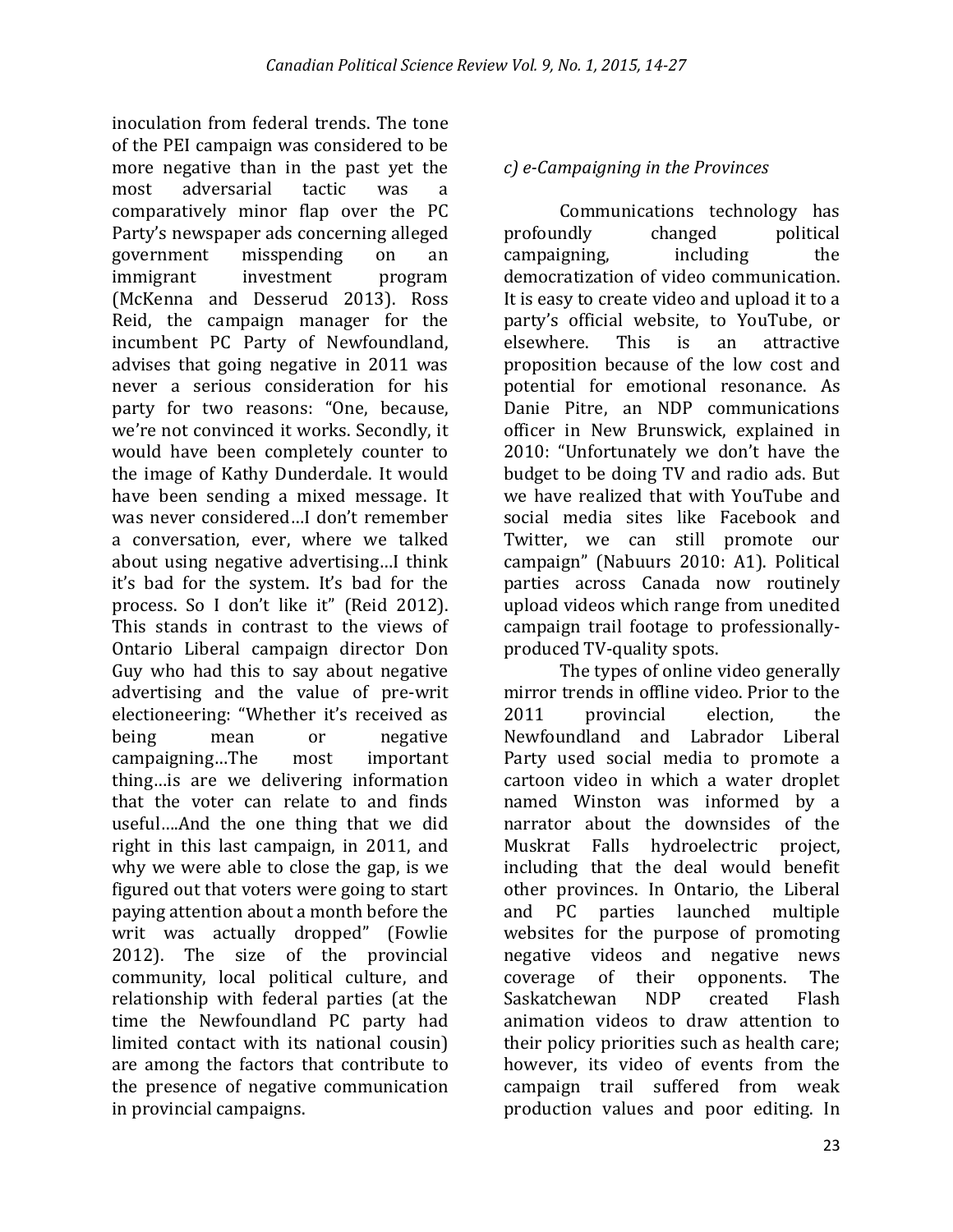British Columbia, an online video issued by the Liberal Party featured footage of the 2013 provincial leaders' debate, which raised concerns about copyright because the parties agreed not to reproduce debate material.

During the studied period there is one incidence of Web video that is especially noteworthy, even though the study of e-campaigning by interest groups and private citizens is beyond the scope of this article. Towards the end of the 2012 Alberta campaign, the website www.ineverthoughtidvotepc.com attracted media attention, and its lone YouTube video went viral (Gerson 2012). The spot featured young people urging Albertans to vote strategically in order to prevent a Wildrose government. It was five times longer than a standard 30 second TV advertisement and included language that would not appear in mainstream media (see excerpts in Box 4).

#### **Box 4:** "I never thought I'd vote PC" (unidentified Alberta citizens group video, 2012)

Woman 1: "[Wildrose leader] Danielle Smith thinks the Flintstones is historically accurate." Man 1 [*commenting on Wildrose healthcare and budget plans*]: "But how the fuck are they going to do it, y'all?"

Woman 1: "Danielle Smith doesn't believe in gravity."

Man 2 [*referring to earlier campaign gaffe*]: "And I heard her bus has tit wheels."

Man 1: "Seriously. So, fuck it. I'm voting PC. Latino-ass me is voting PC."

Man 2: "Listen, I want you to know, it's not like I have a hard-on for PCs. I would rather have my face eaten off by rodents."

Man 1: "Vote strategically. Vote for people you think are good, man."

Because the "I never thought I'd vote PC" video was created and posted by an unidentified sponsor it fell outside of normal election finance regulations. This serves as a reminder that the rules of the game are changing: political parties are increasingly vulnerable at any point of the electoral cycle to unregulated negative video that is created and uploaded by pressure groups and by unknown political opponents.

### **Implications**

This descriptive account is a first step towards systematic research about negative advertising, permanent campaigning and digital video at the provincial level of Canadian politics. We can infer that the introduction of fixed date elections incentivizes pre-campaign electioneering, but that alone does not explain the presence of these phenomena. New technologies are helping provincial parties reach wider audiences, especially given their relative lack of resources compared to their federal counterparts. Importantly, online video is not subject to the same technical, content or regulatory constraints as television. Digital video can inhibit the ability of established political actors to control the campaign narrative, though its aesthetics can also reinforce unwelcome perceptions of the sponsor's amateurism. It can be a strong return on investment because of its ability to generate publicity and attract donations.

Another observation concerns the similarities of political communication across Canada. The government party uses the timeworn tactic of championing its stewardship and scaring voters about the unknown. The opposition criticizes government decisions and presents itself as a solution. Strategies promoted by federal parties are copied. This includes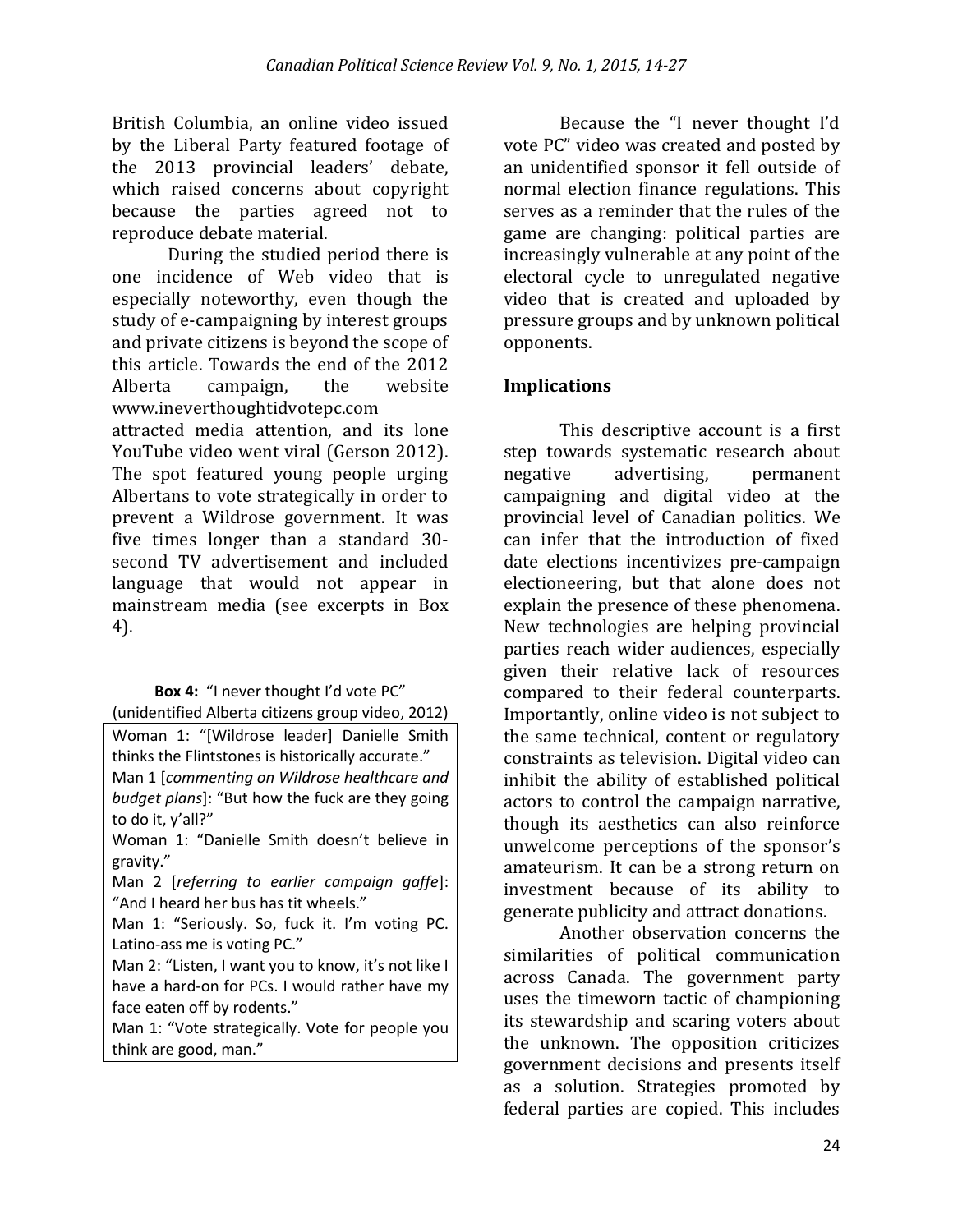attempting to stay on a positive message track, or using horror-style video to warn of an opponent's hidden agenda, risky policies or outsider status. The federal Conservatives' model of going negative as soon as an opposing party anoints a new leader, irrespective of the proximity of an election, is followed in some provinces and is symptomatic of a global trend of promoting and denigrating leaders rather than parties or policy. The one defining characteristic of provincial videos is the presence of a regional dimension. This pits provincial economic interests against neighbours – hydroelectricity was a theme in 2011 – or presents a leader as the embodiment of a regional identity. In Quebec, federalism and nationalism continue to be the identity fault line.

Lastly, there is evidence that political parties in small jurisdictions are unwilling to go negative, and that anywhere in Canada the proponent of negativity is publicly derided. Advertising and/or humour are used to depict negative messengers as meanies; another tactic is to seek sympathetic publicity by complaining to authorities. Sometimes the technical execution of negative spots invites ethical questions, including the use of quotes out of context or reproduction of copyrighted footage. But it is also common for negativity to generate negativity, given that parties that take the high road are eventually drawn into a response. Closer study is needed to bear this out, including an analysis of strategic decision-making which might be explained by theories such as the equivalent retaliation strategy that has proven to be successful in game theory.

Trends identified here concerning permanent campaigning, negative political advertising and e-campaigning show no sign of abatement. An emerging area for future research is election

officials' efforts to make the act of voting more accessible. In 2013 Nova Scotia became the first jurisdiction to allow what was dubbed "continuous polling," meaning that electors had the option of voting at a returning office on any day of the campaign except on Sundays (CBC News 2013). Continuous advance voting increases the incentive to operate a permanent campaign and to go negative earlier. Whether such communications would be of any additional persuasive value is open to debate given that the earliest voters are presumably durable partisans. It is a policy innovation that has significant implications for voter mobilization, and it increases the importance of social media. The emergence of continuous polling, and what it means for political communication, warrants monitoring.

All told, this synopsis adds to our knowledge about the campaign behaviour of provincial parties and provides the foundation for empirical and normative study. What are the implications of permanent campaigning for provincial politics and governance? Is there any correlation between the tone of advertising and political efficacy? Is online video the unregulated Wild West and, if so, what are the implications? What is the ideal regulatory framework for political communication? The baseline evidence presented here suggests that these are among the many areas of provincial politicking that merit pan-Canadian study.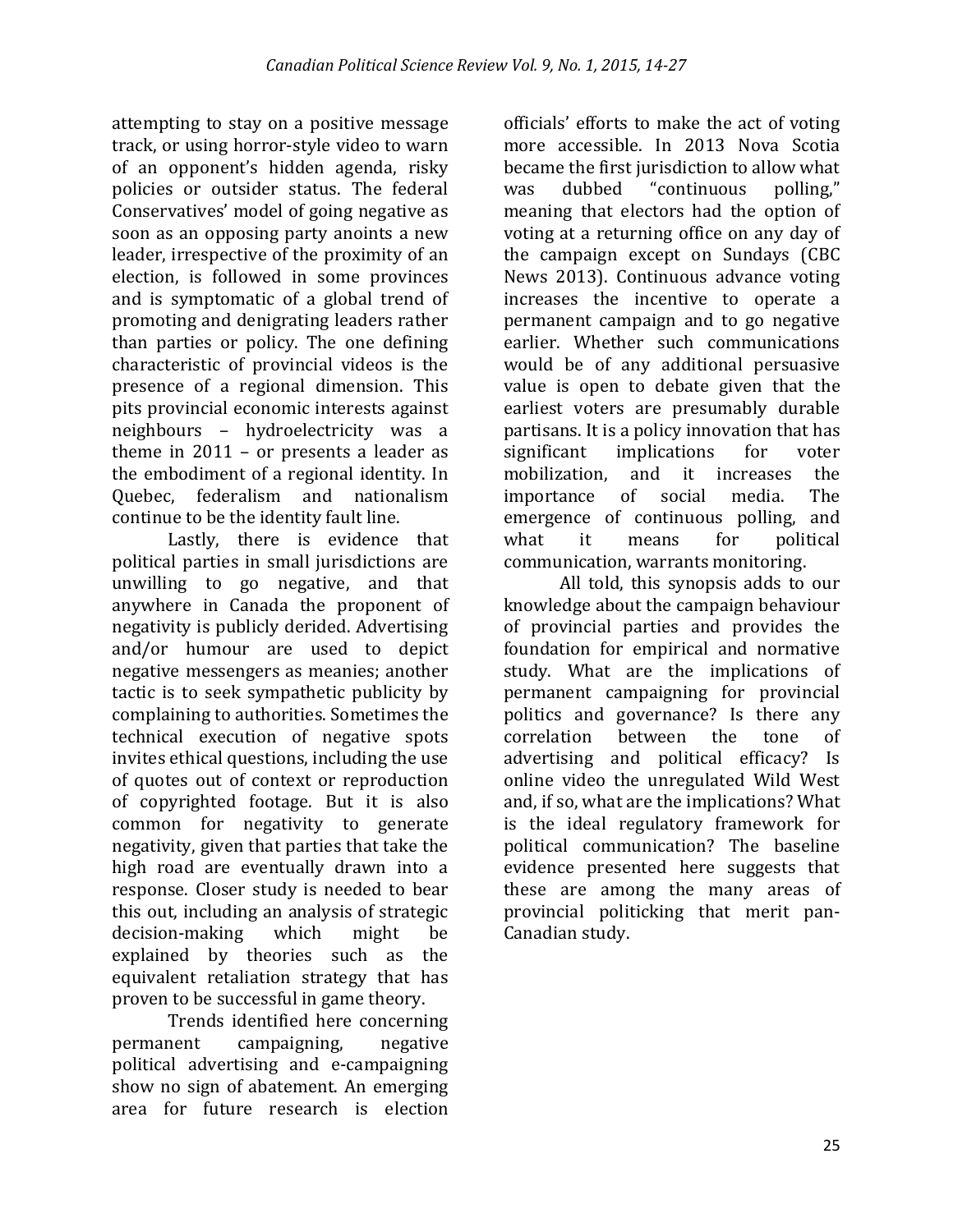#### **Works Cited**

- Ansolabehere, Stephen and Shanto Iyengar. 1995. *Going Negative: How Political Advertisements Shrink and Polarize the Electorate*. New York: The Free Press.
- Basren, Ira. 2009. A Schlemiel is the Elephant in the Room: The Framing of Stéphane Dion. *Canadian Journal of Communication* 34(2):297-305.
- Blumenthal, Sidney. 1980. *The Permanent Campaign: Inside the World of Elite Political Operatives*. Boston, MA: Beacon Press.
- Brader, Ted. 2006. *Campaigning for Hearts and Minds: How Emotional Appeals in Political Ads Work*. Chicago: University of Chicago Press.
- Braid, Don. 2012. Tories First Attack Ad Ends Long Era of Phony Civility. *Calgary Herald* blog. March 7. [cited March 6, 2015]. Available from [http://calgaryherald.com/news/politics/](http://calgaryherald.com/news/politics/tories-first-attack-ad-ends-long-era-of-phoney-civility) [tories-first-attack-ad-ends-long-era-of](http://calgaryherald.com/news/politics/tories-first-attack-ad-ends-long-era-of-phoney-civility)[phoney-civility](http://calgaryherald.com/news/politics/tories-first-attack-ad-ends-long-era-of-phoney-civility)
- Canada. 1982. Constitution Act, 1982. [cited March 6, 2015]. Available from [http://laws](http://laws-lois.justice.gc.ca/eng/const/page-15.html)[lois.justice.gc.ca/eng/const/page-15.html](http://laws-lois.justice.gc.ca/eng/const/page-15.html)
- CBC News. 2011. New Attack Website Targets B.C. NDP Leader. October 25. [cited March 6, 2015]. Available from [http://www.cbc.ca/news/canada/british](http://www.cbc.ca/news/canada/british-columbia/new-attack-website-targets-b-c-ndp-leader-1.1063419) [-columbia/new-attack-website-targets-b](http://www.cbc.ca/news/canada/british-columbia/new-attack-website-targets-b-c-ndp-leader-1.1063419)[c-ndp-leader-1.1063419](http://www.cbc.ca/news/canada/british-columbia/new-attack-website-targets-b-c-ndp-leader-1.1063419)
- CBC News. 2013. Thousands Cast Early Votes in Nova Scotia Election. September 24. [cited March 6, 2015]. Available from [http://www.cbc.ca/news/canada/nova](http://www.cbc.ca/news/canada/nova-scotia/thousands-cast-early-votes-in-nova-scotia-election-1.1867103)[scotia/thousands-cast-early-votes-in](http://www.cbc.ca/news/canada/nova-scotia/thousands-cast-early-votes-in-nova-scotia-election-1.1867103)[nova-scotia-election-1.1867103](http://www.cbc.ca/news/canada/nova-scotia/thousands-cast-early-votes-in-nova-scotia-election-1.1867103)
- Dylko, Ivan B., Michael A. Beam, Kristen D. Landreville and Nicholas Geidner. 2012. Filtering 2008 US Presidential News on YouTube by Elites and Nonelites: An Examination of the Democratizing Potential of the Internet. *New Media Society* 14(5):832-849.
- Flanagan, Tom. 2014. *Winning Power: Canadian Campaigning in the 21st Century*. Montreal and Kingston: McGill-Queen's University Press.
- Fowlie, Jonathan. 2012. Advice the BC Liberals Didn't Want You to Hear. Capital diary weblog. *The Vancouver Sun*. [cited March 6, 2015]. Available from [http://blogs.vancouversun.com/2012/10](http://blogs.vancouversun.com/2012/10/31/advice-the-bc-liberals-didnt-want-you-to-hear/) [/31/advice-the-bc-liberals-didnt-want](http://blogs.vancouversun.com/2012/10/31/advice-the-bc-liberals-didnt-want-you-to-hear/)[you-to-hear/](http://blogs.vancouversun.com/2012/10/31/advice-the-bc-liberals-didnt-want-you-to-hear/)
- Gerson, Jen. 2012. Alberta Election Video Encourages Progressives to 'Vote Strategically' for PCs in Bid to Stop Wildrose. *National Post*. April 18. [cited March 6, 2015]. Available from [http://news.nationalpost.com/2012/04/](http://news.nationalpost.com/2012/04/18/alberta-election-video-encourages-progressives-to-vote-strategically-for-pcs-in-bid-to-stop-wildrose/) [18/alberta-election-video-encourages](http://news.nationalpost.com/2012/04/18/alberta-election-video-encourages-progressives-to-vote-strategically-for-pcs-in-bid-to-stop-wildrose/)[progressives-to-vote-strategically-for](http://news.nationalpost.com/2012/04/18/alberta-election-video-encourages-progressives-to-vote-strategically-for-pcs-in-bid-to-stop-wildrose/)[pcs-in-bid-to-stop-wildrose/](http://news.nationalpost.com/2012/04/18/alberta-election-video-encourages-progressives-to-vote-strategically-for-pcs-in-bid-to-stop-wildrose/)
- Gibson, Rachel, and Andrea Römmele. 2001. Changing Campaign Communications: A Party-Centred Theory of Professionalized Campaigning. *Harvard International Journal of Press/Politics* 6:31-43.
- Lim, Joon Soo and Guy J. Golan. 2011. Social Media Activism in Response to the Influence of Political Parody Videos on YouTube. *Communication Research* 38(5):710-727.
- Mark, David. 2006. *Going Dirty: The Art of Negative Campaigning*. Lanham, Maryland: Rowman & Littlefield.